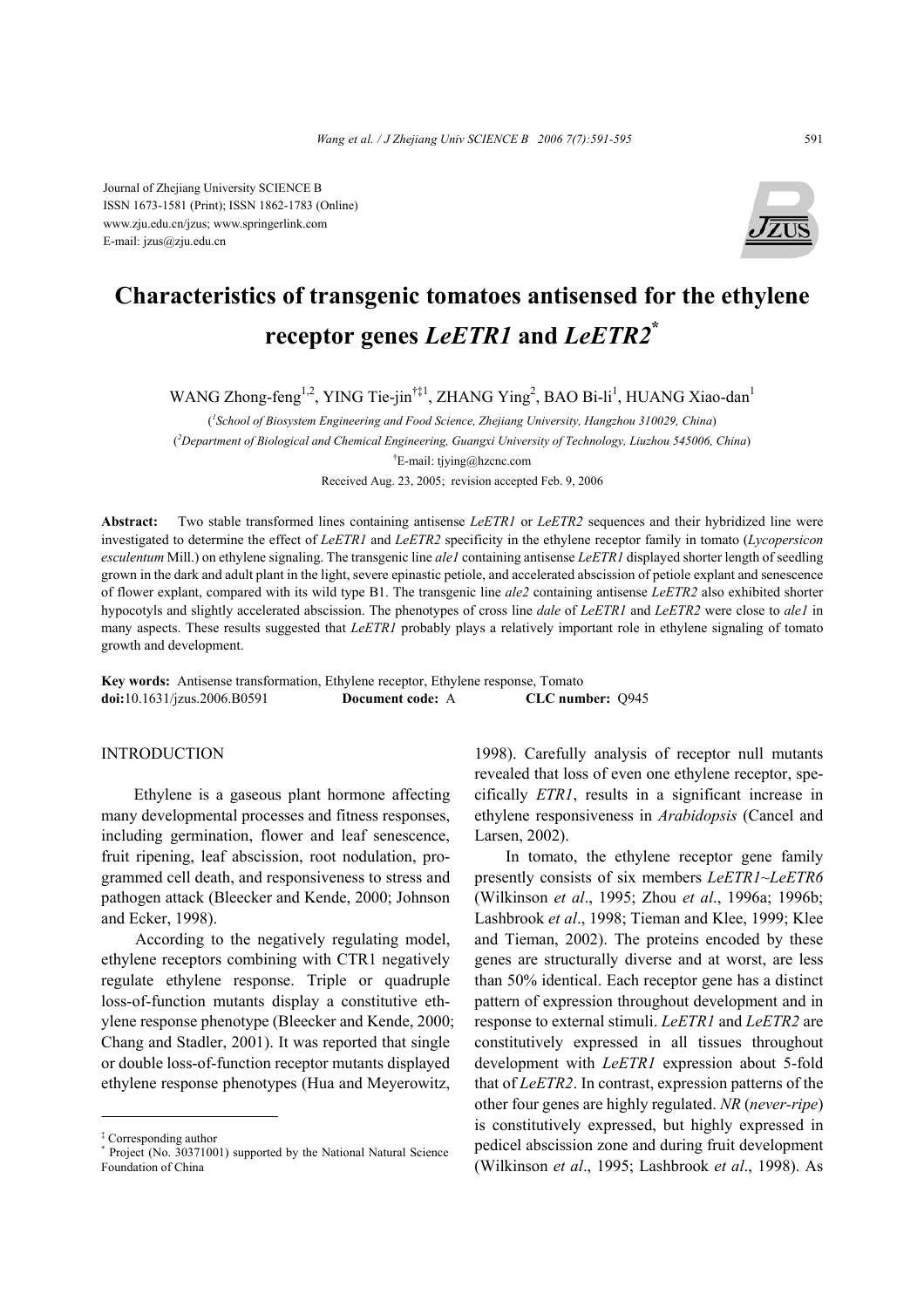fruits approach maturity, expression of several receptors increases. *NR*, *LeETR4* and *LeETR5* are induced by fruit ripening, organ senescence and abscission and pathogen infection, and are at a lower level in vegetative tissue (Tieman *et al*., 2000; Ciardi *et al*., 2000; Tieman and Klee, 1999). The pathogen inducibility of *LeETR4* is associated with increased ethylene synthesis following infection (Ciardi *et al*., 2001).

Loss of *LeETR4* results in dramatic morphological changes associated with increased ethylene responsiveness. Strongly epinastic petiole, accelerated senescence of flower and delayed ripening of fruit were observed in the transgenic tomato mutant resulting from transcript reduction of *LeETR4* (Tieman *et al*., 2000). Some expected and unexpected phenotypes related to ethylene response, such as shorter internodes and delayed abscission, resulted from the ethylene receptor gene *LeETR1* transgenic tomato (Whitelaw *et al*., 2002) and reduced expression of *LeETR1* in tomato.

The increased ethylene responses of *ETR1* loss-of-function mutant in *Arabidopsis* indicated that *ETR1* may play more prominent role than the other receptors in ethylene signaling. However, previous result of *LeETR1* antisense expression is in part against the negative regulation model of ethylene receptors in ethylene signaling, such as delayed abscission (Whitelaw *et al*., 2002), which needs to be explained by more research information. The amino acid sequences of LeETR1 and LeETR2 protein are most closely related to ETR1 of *Arabidopsis* and are highly similar to each other (Zhou *et al*., 1996a; 1996b; Lashbrook *et al*., 1998). They constitutively express in all tomato tissues throughout development (Lashbrook *et al*., 1998). But their functional significance in ethylene receptor family is still unclear. Two transgenic lines of tomato, *ale1* and *ale2*, were prepared by introducing the antisense copy of *LeETR1* or *LeETR2* separately. A crossed line *dale* was obtained by crossing the *ale1* and *ale2*.

### MATERIALS AND METHEODS

The regions from 2351~2664 bp of *LeETR1* (GeneBank, U41103) and 2125~2390 bp of *LeETR2* (GeneBank, AF043085) genes were separately cloned into vector PCR®2.1 with *Bam*HI and *Xba*I. The cloned sequence was then reversely subcloned into the intermedium expressional vector pPZP111 between the sites of *Hin*dIII and *Eco*RI. The antisense sequence containing cauliflower mosaic virus (CaMV) 35S promoter, *NPT*II and *GUS* gene at the pPZP111 (Hajdukiewicz *et al*., 1994) was transferred into tomato (*Lycopersicon esculentum* Mill.) line B1 through *Agrobacterium tumefaciens* LAB4404 (Zheng *et al*., 2001). Two transformed lines, *ale1* and *ale2*, respectively containing antisense copy of 3′-untranslated portion of *LeETR1* or *LeETR2* were obtained through three generations screen by kanamycin resistance, PCR (polymerase chain reaction) and GUS (β-glucuronidase gene) assay. The line *dale* was from the hybridization of *ale1* with *ale2*.

The T4 of *ale1* and *ale2*, T0 of *dale* and wild line were grown in a plastic canopy, every plant in each line was assayed for the marked gene *NPT*II by PCR (Klimyuk *et al*., 1993) with 5′-CCA CCA TGA TAT TCG GCA AG-3′ (AF234316: bases 9168~9187) as the left primer and 5′-GTG GAG AGG CTA TTC GGC TA-3′ (AF234316: bases 9717~9698) as the right primer (Wang *et al*., 1993).

For the etiolated seedlings experiment, seeds were surface-sterilized with 10% bleach then stored at 4 °C for 4 d in the dark to synchronize germination. Seeds were then sown in plant nutrient agar medium in vials with  $0.5\%$  (w/v) Suc,  $0.5\%$  (w/v) agar and other nutrient elements (Lincoln *et al*., 1992). Seedlings were germinated for 5 d in the dark in air with or without 10 µl/L ethylene at 24 °C. Lengths and diameters of hypocotyls were measured. Thirty seeds were in each vial with three vials used for each line. Ten plants in each vial and a total of thirty in each line were measured.

Leaf abscission zone explants used for the experiment consisted of a stem segment with one petiole still attached and leaflets removed. Flower explants for the senescence experiment contained a single freshly opened flower and its pedicel. Stem sect or flower pedicel base were inserted into 0.8% sterilized agar contained in a sealed 250 ml-bottle with a cap embedding a rubber plug in the center. A pre-determined quantity of ethylene, necessary to achieve a concentration of 10 µl/L was injected into the sealed bottle through the rubber plug. Fifteen samples were in each bottle and three bottles were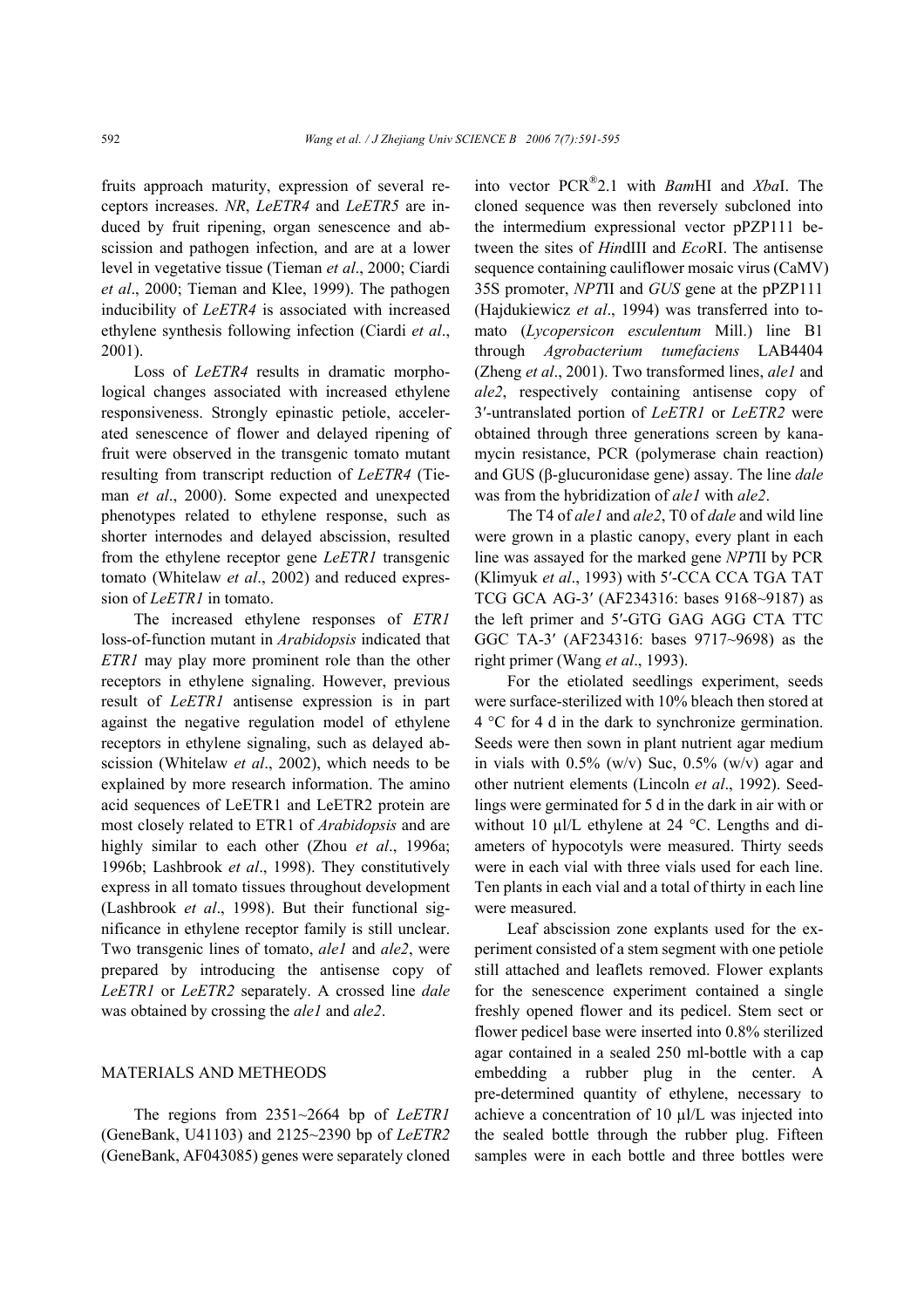used for each line. The numbers of abscission or senescence samples were recorded at certain time in each bottle.

About 10~15 adult plants in each line were randomly selected for the determination of stem length and diameter.

## **RESULTS**

## **Transgenic lines were ascertained by PCR and Southern-blot analysis**

Each plant of *ale1*, *ale2*, and *dale* were further identified for the presence of *NPT*II gene by PCR. Positive results were obtained from all assayed plants, which confirmed the homozygosity of the antisense transgenic lines (Fig.1)



**Fig.1 The** *NPT***II gene in transgenic lines was ascertained by PCR amplifying 553 bp fragment**  1~3: *ale1*; 5~6: *ale2*; 4, 8~9: B1; 10: Marker



**Fig.2 Dark-grown transgenic seedlings either in air (black column) or in ethylene (white column) have thicker (a) and shorter (b) hypocotyl compared with their wild type. Mean±***SE* **values were determined**

## **Length of etiolated seedlings and adult plant**

All hypocotyls of etiolated seedlings of *ale1*, *ale2* and *dale*, exposed to air either or not containing 10 µl/L of ethylene, were shorter and thicker than those of their wild type B1 (Fig.2). All of the three positive transgenic lines were shortened by at least 43% compared with wild type.

Adult plants of *ale1*, *ale2* and *dale* were also shortened and thickened to different extents (Fig.3). *ale1* displayed the shortest length and was shortened by 36.4% in relation to that of B1; *ale2* and *dale* were also shortened to some degree. The diameter of *ale1* and *dale* stems increased by 19.2% and 20.8% respectively compared with B1.

#### **Abscission of petiole explants**

The abscission of petiole explants of *ale1*, *ale2* and *dale* were significantly accelerated, not only in 10 µl/L ethylene but also in air (Fig.4a). The abscission rates of all transgenic lines rapidly increased within the first 24 h and were much higher than those of contrast line B1 throughout the investigating period. *ale1* and *dale* showed significantly higher abscission level than *ale2* did during the period of investigation.



**Fig.3 Stem diameter (a) and length (b) were measured from adult plants. Mean±***SE* **values were determined**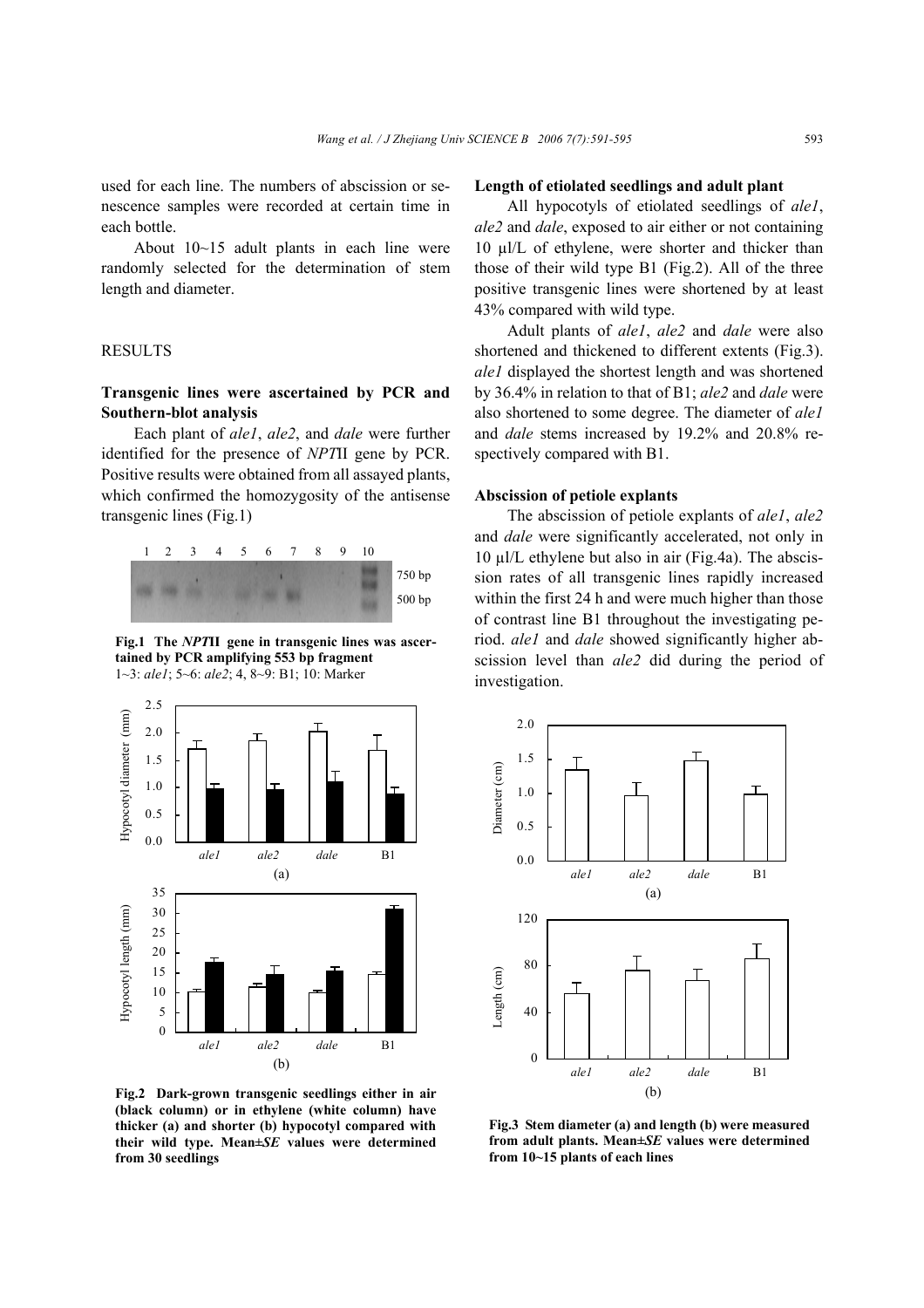

**Fig.4 The abscission percent of petiole (a) and the senescence percent of flower (b) exposed to air (upper) and ethylene (lower). Error bars mean±***SE* **values** 

#### **Senescence of flowers**

Accelerated senescences of flower explants of *ale1* and *dale* were observed when they were exposed to air or ethylene (Fig.4b). All *ale1* flower explants senesced within 48 h when exposed to air without ethylene and with 24 h when exposed to ethylene. The samples of *ale1* and *dale* displayed much higher senescence rate than other lines did. The result suggested that both sensitivity and response to ethylene of *ale1* and *dale* flower senescence might be increased.

## **DISCUSSION**

According to the negative regulating model, single or double loss-of-function ethylene receptor mutants showed no significant ethylene response phenotype. Triple or quadruple loss-of-function mutants displayed a constitutive ethylene response phenotype. However the loss-of-function mutants in the ethylene receptor *ETR1* caused enhanced sensitivity and exaggerated response to ethylene in *Arabidopsis*. An apparent growth defect resulted from enhanced response to ethylene, and increased sensitivity was also observed (Cancel and Larsen, 2002). Some expected and unexpected phenotypes in relation to ethylene response, such as shorter internodes and delayed abscission, resulted from the ethylene

receptor *LeETR1* transgenic tomato (Whitelaw *et al*., 2002). Strongly epinastic petioles, accelerated senescence of flowers and delayed ripening of fruit were observed in the transgenic tomato mutant of transcript reduction of *LeETR4* (Tieman *et al*., 2000).

In this study, more typical phenotypes in relation to ethylene response, such as the shortened and thickened hypocotyls of etiolated seedlings and adult plants, and accelerated abscission of petioles and senescence of flowers, were observed in the transgenic lines *ale1*, *ale2* and their crossed lines *dale*. These phenotypes suggest that either sensitivity or response to ethylene is enhanced in these transgenic lines.

*LeETR1* and *LeETR2* in tomato are highly homologous. The *ale1* and *ale2* displayed some similar ethylene response phenotypes, but *ale1* showed more intensive ethylene response in many aspects than the *ale2* did. The characteristics of *dale* were more close to those of *ale1*. From the significant effects, especially accelerated abscission resulting from *LeETR1* transgenic expression, it is supposed that *LeETR1* possibly plays more important role on the ethylene signaling pathway *LeETR* family.

It may also be inferred that each member in *LeETR* family has some specific functions and is not totally redundant from this study and previous reports (Tieman *et al*., 2000; Whitelaw *et al*., 2002). There may be special or temporal specific function for different receptor.